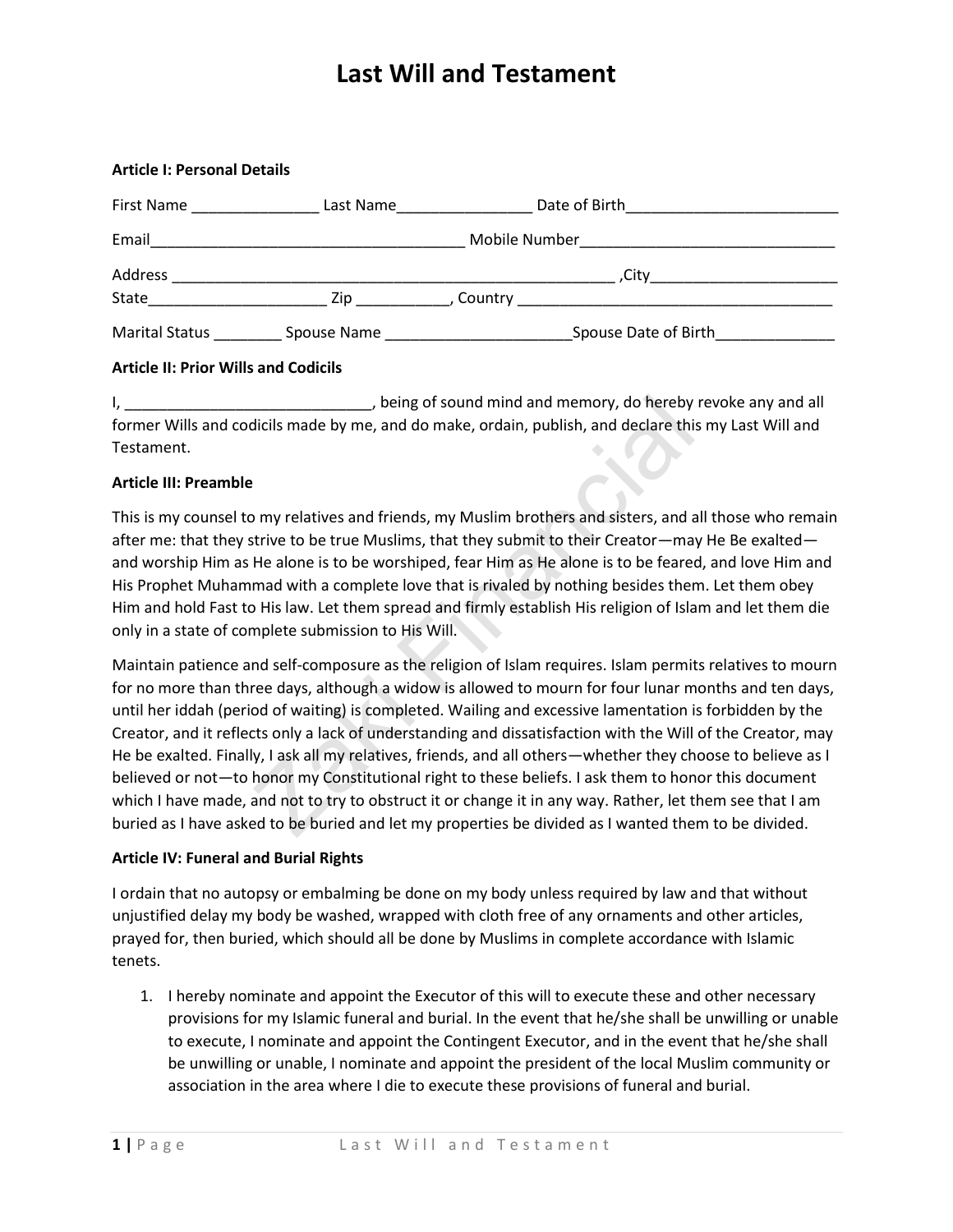- 2. I ordain that absolutely no non-Islamic religious service or observance shall be conducted upon my death or on my body.
- 3. I ordain that no pictures, crescents or stars, decorations, crosses, flags, any symbols—Islamic or otherwise—or music shall be involved at any stage of the process of conducting my burial or ever be placed at the site of my grave.
- 4. I ordain that my body shall not be transported over any unreasonable distance from the locality of my death, particularly when such transportation would necessitate embalming, unless when long distance transportation is required to reach the nearest Muslim cemetery or any other cemetery selected by my Muslim family.
- 5. I ordain that my grave shall be dug deep into the ground in complete accordance with the specifications of Islamic practice and that it face the direction of Qiblah (the direction of the city of Mecca in the Arabian Peninsula, towards which Muslims face for prayer).
- In the Arabian Peninsula, towards which Muslims face for prayer).<br>
the Arabian Peninsula, towards which Muslims face for prayer).<br>
the Arabian Peninsula, towards which Muslims face for prayer).<br>
the Arabian Peninsula, towa 6. I ordain that my body shall be buried without a casket or any encasement that separates the wrapped body from the surrounding soil. In the event that local laws require casket encasement, I ordain that such encasement be of the simplest, most modest, and least expensive type possible. I further ordain that the encasement be left open during burial and filled with dirt, unless prohibited by law.
- 7. I ordain that my grave shall be level with the ground or slightly mounded, with no construction or permanent structure of any kind over it. The marking—if necessary—should be a simple rock or marker, merely to indicate the presence of the grave. There should be no inscriptions or symbols on the said marking.

### **Article V: Guardians and Children**

The list of my minor children is:

| I hereby nominate and appoint | , presently residing at |
|-------------------------------|-------------------------|

\_\_\_\_\_\_\_\_\_\_\_\_\_\_\_\_\_\_\_\_\_\_\_\_\_, \_\_\_\_\_\_\_\_\_\_\_\_\_\_\_\_, \_\_\_\_\_\_\_\_\_\_\_, \_\_\_\_\_\_\_\_\_\_\_ to be the guardian of the persons of such of my children who shall be minor at and after my death, during their minority, so long as said guardian remains a Muslim of sound mind and judgement.

In the event my guarding shall be unwilling or unable to act as guardian, I nominate and appoint the following named contingent guardian residing at the stated address to be the guardian of the persons of such of my children who shall be minor at and after my death, during their minority, so long as said guardian remains a Muslim of sound mind and judgement.

First contingent guardian: **Example 20** and  $\overline{a}$  and  $\overline{b}$  and  $\overline{c}$  and  $\overline{d}$  and  $\overline{b}$  and  $\overline{c}$  and  $\overline{d}$  and  $\overline{c}$  and  $\overline{c}$  and  $\overline{c}$  and  $\overline{c}$  and  $\overline{c}$  and  $\overline{c}$  and  $\overline{c}$  Second contingent guardian: \_\_\_\_\_\_\_\_\_\_\_\_\_\_\_\_\_\_\_\_\_\_\_\_\_\_\_\_\_\_\_\_\_\_\_\_\_\_\_\_\_\_\_\_\_\_\_\_\_\_\_\_\_\_\_\_\_\_\_\_\_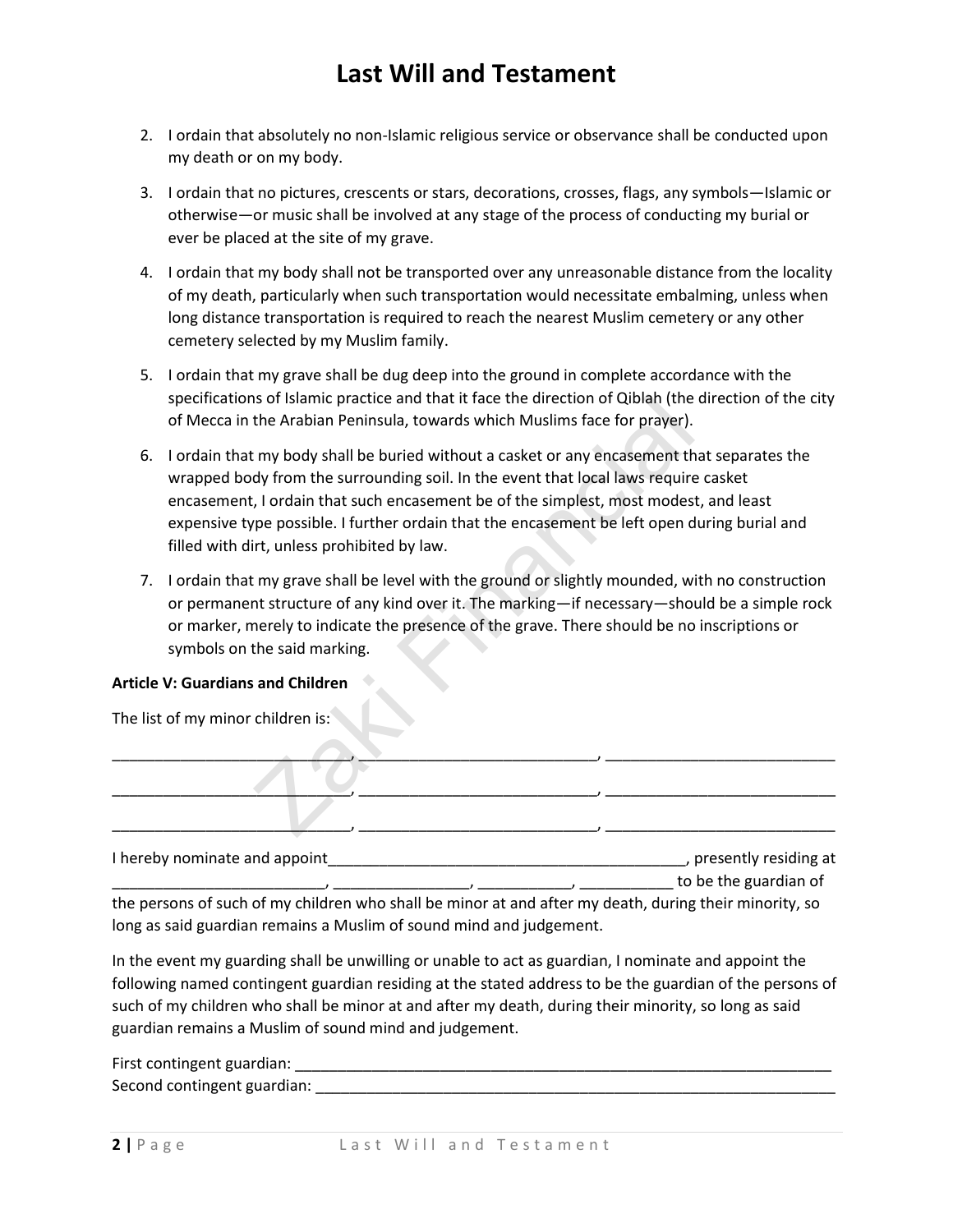### **Article VI: The Executor**

The expression "my Executor" or "Executor" used throughout this Will includes either the singular or plural number, or the masculine or feminine gender as appropriate wherever the fact or context so requires. The term 'executor' in this Will is synonymous with and includes the terms 'personal representative' and 'executrix'.

| l appoint | . Phone number                                                        |
|-----------|-----------------------------------------------------------------------|
| Email     | to be my Executor of this Will. No bond or other security             |
|           | of any kind will be required of any Executors appointed in this Will. |

Should my Executor predecease me, or either should refuse or be unable to act or continue to act as my Executor, then I appoint the survivor of the following contingent executors to be the Executor of this Will:

| Will: | Executor, then I appoint the survivor of the following contingent executors to be the Executor of this                                                                                                                             |                                     |
|-------|------------------------------------------------------------------------------------------------------------------------------------------------------------------------------------------------------------------------------------|-------------------------------------|
|       |                                                                                                                                                                                                                                    |                                     |
|       |                                                                                                                                                                                                                                    |                                     |
|       |                                                                                                                                                                                                                                    | _, Phone __________________________ |
|       | Third contingent Executor: National Philosophysics and Continuum                                                                                                                                                                   |                                     |
|       | <b>Article VII: The Powers of My Executor:</b>                                                                                                                                                                                     |                                     |
|       | I give and appoint to my Executor the following duties and powers with respect to my estate:                                                                                                                                       |                                     |
|       | 1. To pay my legally enforceable debts, funeral expenses and all expenses in connection with the<br>administration of my estate and the trusts created by my Will as soon as convenient after my<br>death.                         |                                     |
|       | 2. To take all legal actions to have the probate of my Will completed as quickly and simply as<br>possible, and as free as possible from any court supervision, under the laws of the State where<br>the probate court is located. |                                     |

### **Article VII: The Powers of My Executor:**

- 1. To pay my legally enforceable debts, funeral expenses and all expenses in connection with the administration of my estate and the trusts created by my Will as soon as convenient after my death.
- 2. To take all legal actions to have the probate of my Will completed as quickly and simply as possible, and as free as possible from any court supervision, under the laws of the State where the probate court is located;
- 3. To retain, exchange, insure, repair, improve, sell or dispose of any and all personal property belonging to my estate as my Executor deems advisable without liability for loss or depreciation;
- 4. To invest, manage, lease, rent, exchange, mortgage, sell, dispose of or give options without being limited as to term and to insure, repair, improve, or add to or otherwise deal with any and all real property belonging to my estate as my Executor deems advisable without liability for loss or depreciation;
- 5. To purchase, maintain, convert and liquidate investments or securities, and to vote stock, or exercise any option concerning any investments or securities without liability for loss;
- 6. To open or close bank accounts;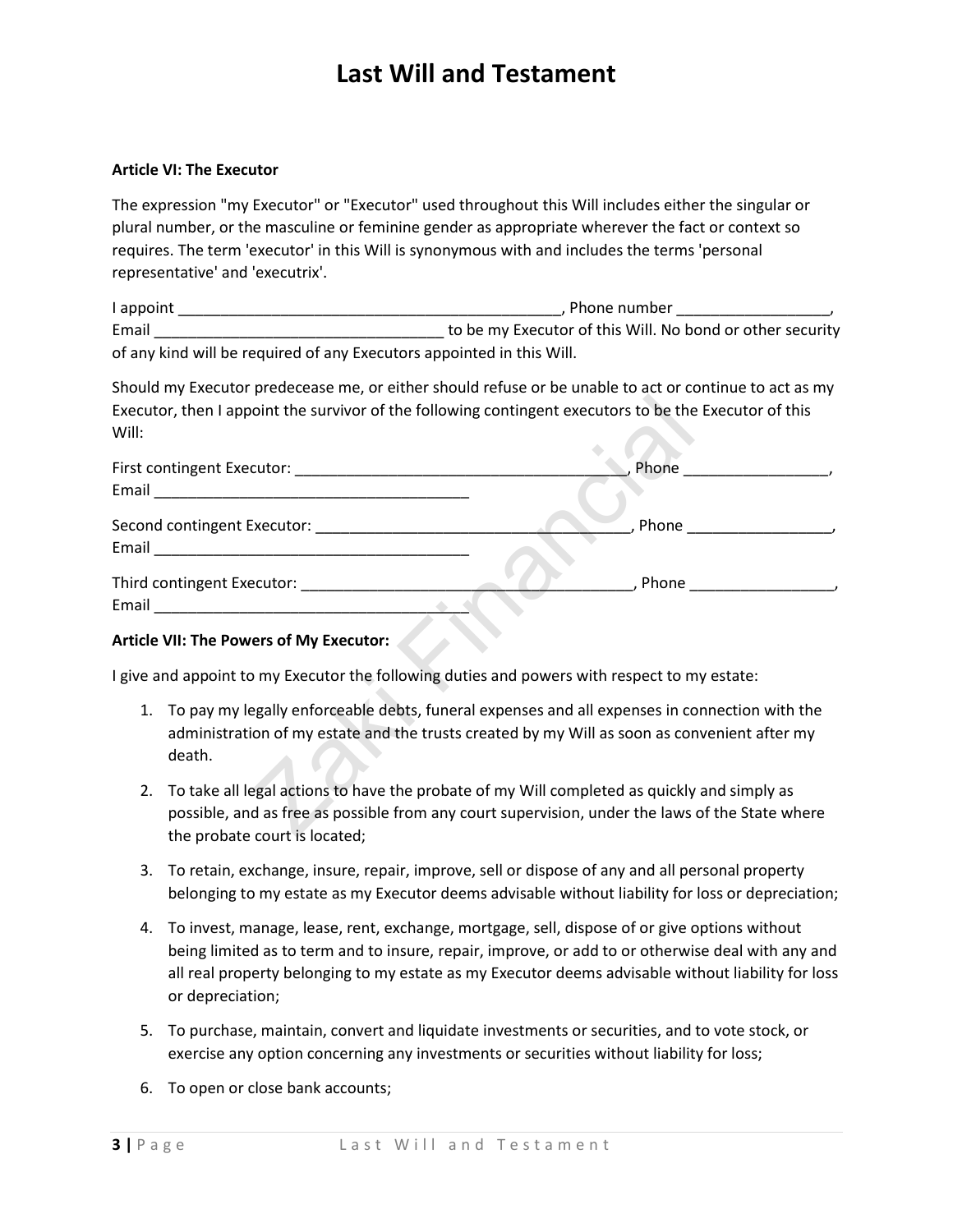- 7. To maintain, continue, dissolve, change or sell any business which is part of my estate, or to purchase any business if deemed necessary or beneficial to my estate by my Executor;
- 8. To maintain, settle, abandon, sue or defend, or otherwise deal with any lawsuits against my estate;
- 9. To employ any lawyer, accountant or other professional; and
- 10. Except as otherwise provided in this Will, to act as my Trustee by holding in trust the share of any minor beneficiary, and to keep such share invested, pay the income or capital or as much of either or both as my Executor considers advisable for the maintenance, education, advancement or benefit of such minor beneficiary and to pay or transfer the capital of such share or the amount remaining of that share to such beneficiary when he or she reaches the age of majority or, during the minority of such beneficiary, to pay or transfer such share to any parent or guardian of such beneficiary subject to like conditions and the receipt of any such parent or guardian discharges my Executor.

The above authority and powers granted to my Executor are in addition to any powers and elective rights conferred by state or federal law or by other provision of this Will and may be exercised as often as required, and without application to or approval by any court. However, this power of the Executor does not grant him/her the power of changing the distribution of the will, nor to disinherit someone named in this will.

#### **Article VIII: Debt payment**

- ne minority of such beneficiary, to pay or transfer such share to a<br>such beneficiary subject to like conditions and the receipt of any<br>charges my Executor.<br>The conditions and the receipt of any<br>charges my Executor.<br>The con 1. I direct that my Executor to apply first, the assets of my estate to the payment of all my legal debts listed below, including such expenses incurred by my last illness and burial as well as the expenses of administrating my estate. I direct my Executor to pay any "obligations to Allah" (Huquq Allah) which are binding on me, such as unpaid Zakah, Kaffarat, or unperformed pilgrimage (Hajj).
- 2. I direct that all inheritance, state, and succession taxes (including interest and other penalties thereon) payable by reason of my death shall be paid out of and be charged generally against the principal of my residuary estate, without reimbursement from any person; except that this provision shall not be construed as a waiver of any right which my executor has, by law or otherwise, to claim reimbursement for any such taxes which become payable on account of property, if any, over which I have a power of appointment

### **Listing of Assets**

| Asset | Held at | Value |
|-------|---------|-------|
|       |         |       |
|       |         |       |
|       |         |       |
|       |         |       |
|       |         |       |
|       |         |       |
|       |         |       |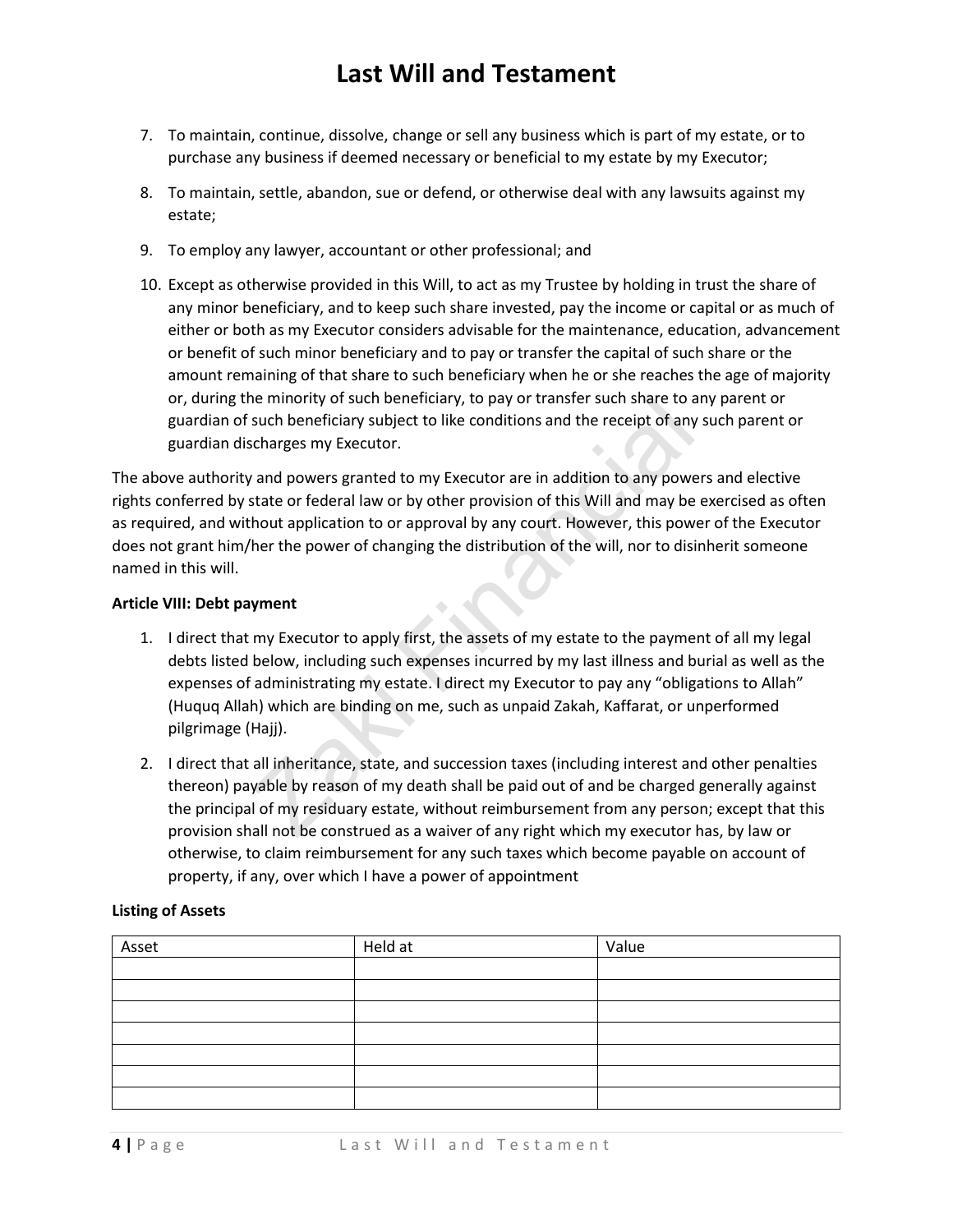#### **Listing of Debt**

| Debt | Owed to | Value |
|------|---------|-------|
|      |         |       |
|      |         |       |
|      |         |       |
|      |         |       |
|      |         |       |
|      |         |       |
|      |         |       |

#### **Article IX: Wassiya: allocations to charities/non-inheritor persons**

|                                        |      | Article IX: Wassiya: allocations to charities/non-inheritor persons                                                                                                                                                                                                                                            |         |                                                                                                           |
|----------------------------------------|------|----------------------------------------------------------------------------------------------------------------------------------------------------------------------------------------------------------------------------------------------------------------------------------------------------------------|---------|-----------------------------------------------------------------------------------------------------------|
|                                        |      | of the remainder of my estate after making provision for payments of my obligations mentioned in<br>Articles XI and XII, to the following named persons and organizations:                                                                                                                                     |         | I direct and ordain my executor to pay the following contributions and transfers, not to exceed one third |
| Charity/Person                         | City | State                                                                                                                                                                                                                                                                                                          | Country | Amount                                                                                                    |
|                                        |      |                                                                                                                                                                                                                                                                                                                |         |                                                                                                           |
|                                        |      |                                                                                                                                                                                                                                                                                                                |         |                                                                                                           |
|                                        |      |                                                                                                                                                                                                                                                                                                                |         |                                                                                                           |
|                                        |      |                                                                                                                                                                                                                                                                                                                |         |                                                                                                           |
|                                        |      |                                                                                                                                                                                                                                                                                                                |         |                                                                                                           |
|                                        |      |                                                                                                                                                                                                                                                                                                                |         |                                                                                                           |
|                                        |      |                                                                                                                                                                                                                                                                                                                |         |                                                                                                           |
| <b>Article X: Mandatory Inheritors</b> |      |                                                                                                                                                                                                                                                                                                                |         |                                                                                                           |
|                                        |      | I direct my Executor to devise, and bequest all the residue and remainder of my estate after making<br>provision for payment of my obligations and distributions of wassiya as above, to only my Muslim heirs<br>whose relation to me, whether ascending or descending, has occurred through Islamic or lawful |         |                                                                                                           |

### **Article X: Mandatory Inheritors**

I direct my Executor to devise, and bequest all the residue and remainder of my estate after making provision for payment of my obligations and distributions of wassiya as above, to only my Muslim heirs whose relation to me, whether ascending or descending, has occurred through Islamic or lawful marriage at each and every point.

- 1. The distribution of the residue and remainder of my estate shall be made strictly in accordance with the list of Inheritors listed below. In case one or more of the listed inheritors do not survive me, calculation of shares must be done again (according to the Islamic Society of North America, Islamic Distribution of The Estate - Schedule A, which is available online, or by asking my local Islamic center)
- 2. I direct that no part of the residue and remainder of my estate shall be inherited by any non-Muslim relative, whether he/she is kin or an in-law, spouse, parent, or child. I further direct and ordain that any non-Muslim relative be disregarded and disqualified in the application of this section (but may be included in wassiya section above if named)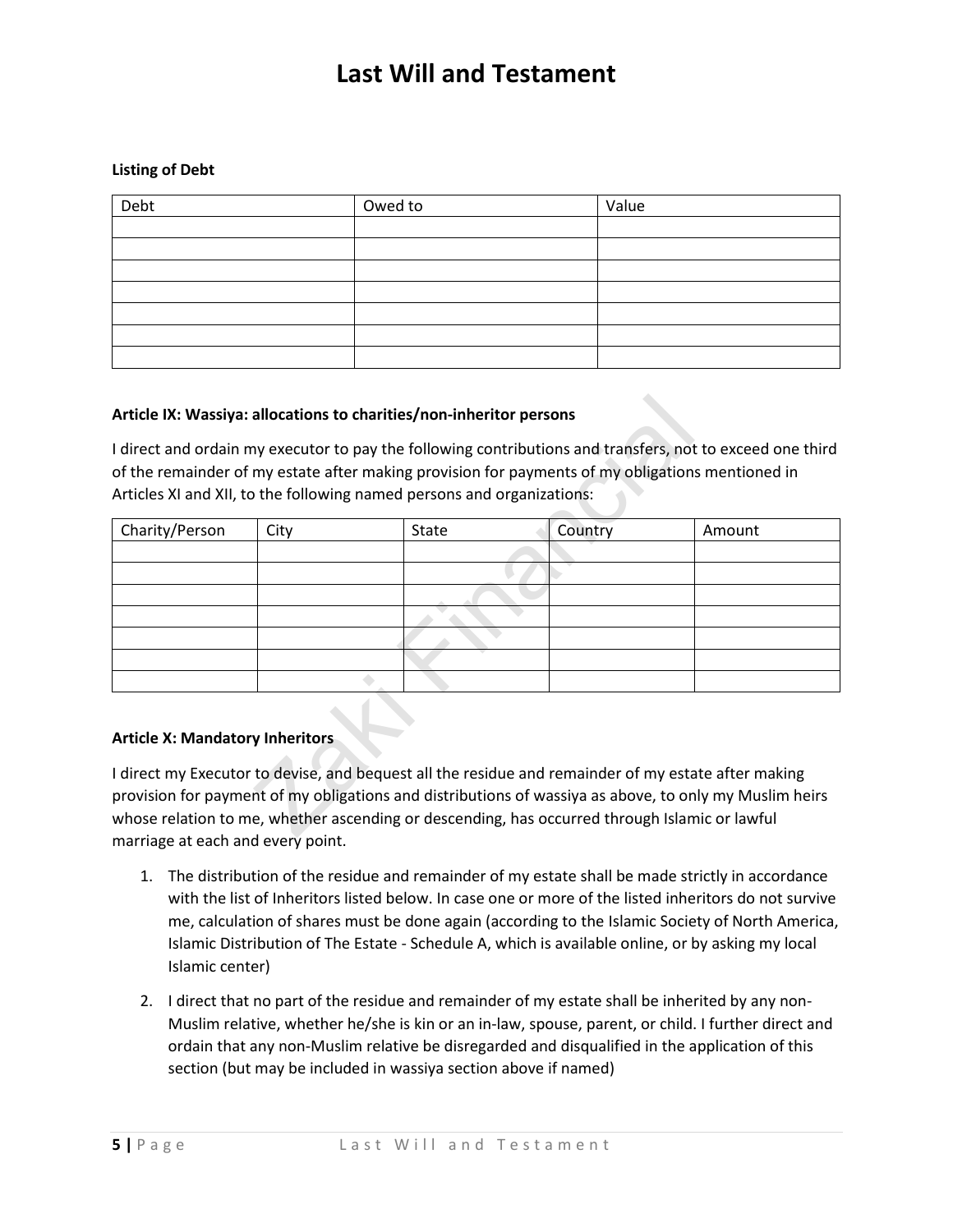- 3. Should I die as a result of murder, I direct that the adjured murderer, principal or accessory in the murder shall be disqualified to receive any part of my estate.
- 4. I direct that no part of my estate shall be given to relatives whose relationship to me, ascending or descending, has occurred through non-Islamic and unlawful marriage, or through adoption, at each and every point, except the following:
- 5. Legatees specifically named in Articles
- 6. A relative who is related to me through his/her biological mother
- 7. I direct and devise that any fetus, conceived before my death, whose relationship to me qualifies it to be an heir, shall be considered as an heir if the fetus should be born alive within 365 days of my death. I further direct and devise that whenever there exists a fetus who may become an heir according to this section, the whole distribution of the residue and remainder of my estate after paying debt and wassiya shall be delayed until after the birth of the fetus; or that the largest potential share of the fetus be set aside until its birth alive. Should the fetus be born alive, but qualify for a lesser share, or should it not be born alive within the 365 days, any surplus of the set aside amount must be returned to the estate and distributed again (according to Islamic Society of North America, Islamic Distribution of The Estate - Schedule A, which is available online, or by asking my local Islamic center)
- 8. I direct, devise, and bequest all the residue and remainder of my estate of every nature and kind and whenever situated after making provisions for payments of my obligations and distribution of my estate as provided in Articles VIII, IX and X..

|    | available online, or by asking my local Islamic center) |              | become an heir according to this section, the whole distribution of the residue and remainder of<br>my estate after paying debt and wassiya shall be delayed until after the birth of the fetus; or<br>that the largest potential share of the fetus be set aside until its birth alive. Should the fetus be<br>born alive, but qualify for a lesser share, or should it not be born alive within the 365 days, any<br>surplus of the set aside amount must be returned to the estate and distributed again (according<br>to Islamic Society of North America, Islamic Distribution of The Estate - Schedule A, which is |
|----|---------------------------------------------------------|--------------|--------------------------------------------------------------------------------------------------------------------------------------------------------------------------------------------------------------------------------------------------------------------------------------------------------------------------------------------------------------------------------------------------------------------------------------------------------------------------------------------------------------------------------------------------------------------------------------------------------------------------|
| 8. | of my estate as provided in Articles VIII, IX and X     |              | I direct, devise, and bequest all the residue and remainder of my estate of every nature and kind<br>and whenever situated after making provisions for payments of my obligations and distribution                                                                                                                                                                                                                                                                                                                                                                                                                       |
|    | First and last name                                     | Relationship | Share (percentage)/What to give                                                                                                                                                                                                                                                                                                                                                                                                                                                                                                                                                                                          |
|    |                                                         |              |                                                                                                                                                                                                                                                                                                                                                                                                                                                                                                                                                                                                                          |
|    |                                                         |              |                                                                                                                                                                                                                                                                                                                                                                                                                                                                                                                                                                                                                          |
|    |                                                         |              |                                                                                                                                                                                                                                                                                                                                                                                                                                                                                                                                                                                                                          |
|    |                                                         |              |                                                                                                                                                                                                                                                                                                                                                                                                                                                                                                                                                                                                                          |
|    |                                                         |              |                                                                                                                                                                                                                                                                                                                                                                                                                                                                                                                                                                                                                          |
|    |                                                         |              |                                                                                                                                                                                                                                                                                                                                                                                                                                                                                                                                                                                                                          |
|    |                                                         |              |                                                                                                                                                                                                                                                                                                                                                                                                                                                                                                                                                                                                                          |
|    |                                                         |              |                                                                                                                                                                                                                                                                                                                                                                                                                                                                                                                                                                                                                          |

### **Article XI: Testamentary Trust for Minor Beneficiaries**

It is my intent to create a testamentary trust (the "Testamentary Trust") for each minor beneficiary named in this Will. I name my Executor(s) as trustee (the "Trustee") of any and all Testamentary Trusts required in this Will. Any assets bequeathed, transferred, or gifted to a minor beneficiary named in this Will are to be held in a separate trust by the Trustee until that minor beneficiary reaches the age of 18. Any property left by me to any minor beneficiary in this Will shall be given to my Executor(s) to be managed until that minor beneficiary reaches the age of 18.

### **Trust Administration**

The Trustee shall manage the Testamentary Trust as follows: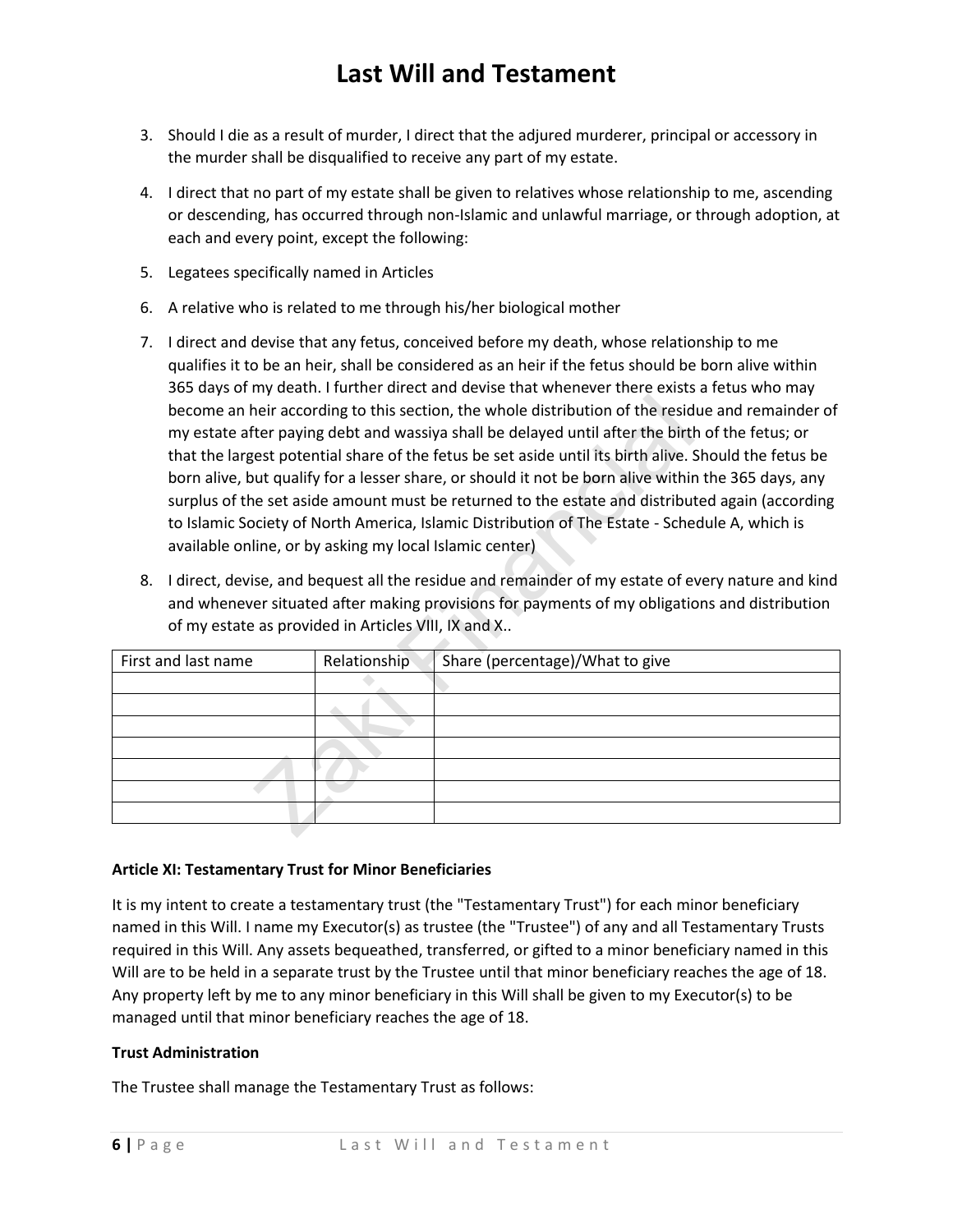- 1. The assets and property will be managed for the benefit of the minor until the minor reaches the age of 18;
- 2. Upon the minor reaching the age of 18, all property and assets remaining in the trust will be transferred to the minor beneficiary as quickly as possible; and
- 3. Until the minor beneficiary reaches the age of 18, my Trustee will keep the assets of the trust invested and pay the whole or such part of the net income derived therefrom and any amount or amounts out of the capital that my Trustee may deem advisable to or for the support, health, maintenance, education, or benefit of that minor beneficiary.

The Trustee may, in the Trustee's discretion, invest and reinvest trust funds in any kind of real or personal property and any kind of investment, provided that the Trustee acts with the care, skill, prudence and diligence, considering all financial and economic considerations, that a prudent person acting in a similar capacity and familiar with such matters would use.

No bond or other security of any kind will be required of any Trustee appointed in this Will.

### **Trust Termination**

The Testamentary Trust will end after any of the following:

- 1. The minor beneficiary reaching the age of 18;
- 2. The minor beneficiary dies; or
- 3. The assets of the trust are exhausted through distributions.

### **General Trust Provisions**

nce, considering all financial and economic considerations, that a<br>pacity and familiar with such matters would use.<br>curity of any kind will be required of any Trustee appointed in the<br>rust will end after any of the followi The expression 'my Trustee' used throughout this Will includes either the singular or plural number, or the masculine or feminine gender as appropriate wherever the fact or context so requires.

### **Powers of Trustee**

To carry out the terms of my Will, I give my Trustee the following powers to be used in his or her discretion at any time in the management of a trust created hereunder, namely:

- 1. The power to make such expenditures as are necessary to carry out the purpose of the trust;
- 2. Subject to my express direction to the contrary, the power to sell, call in and convert into money any trust property, including real property, that my Trustee in his or her discretion deems advisable;
- 3. To make expenditures for the purpose of repairing, improving and rebuilding any property;
- 4. To exercise all rights and options of an owner of any securities held in trust;
- 5. To lease trust property, including real estate, without being limited as to term;
- 6. To make investments he or she considers advisable, without being limited to those investments authorized by law for trustees;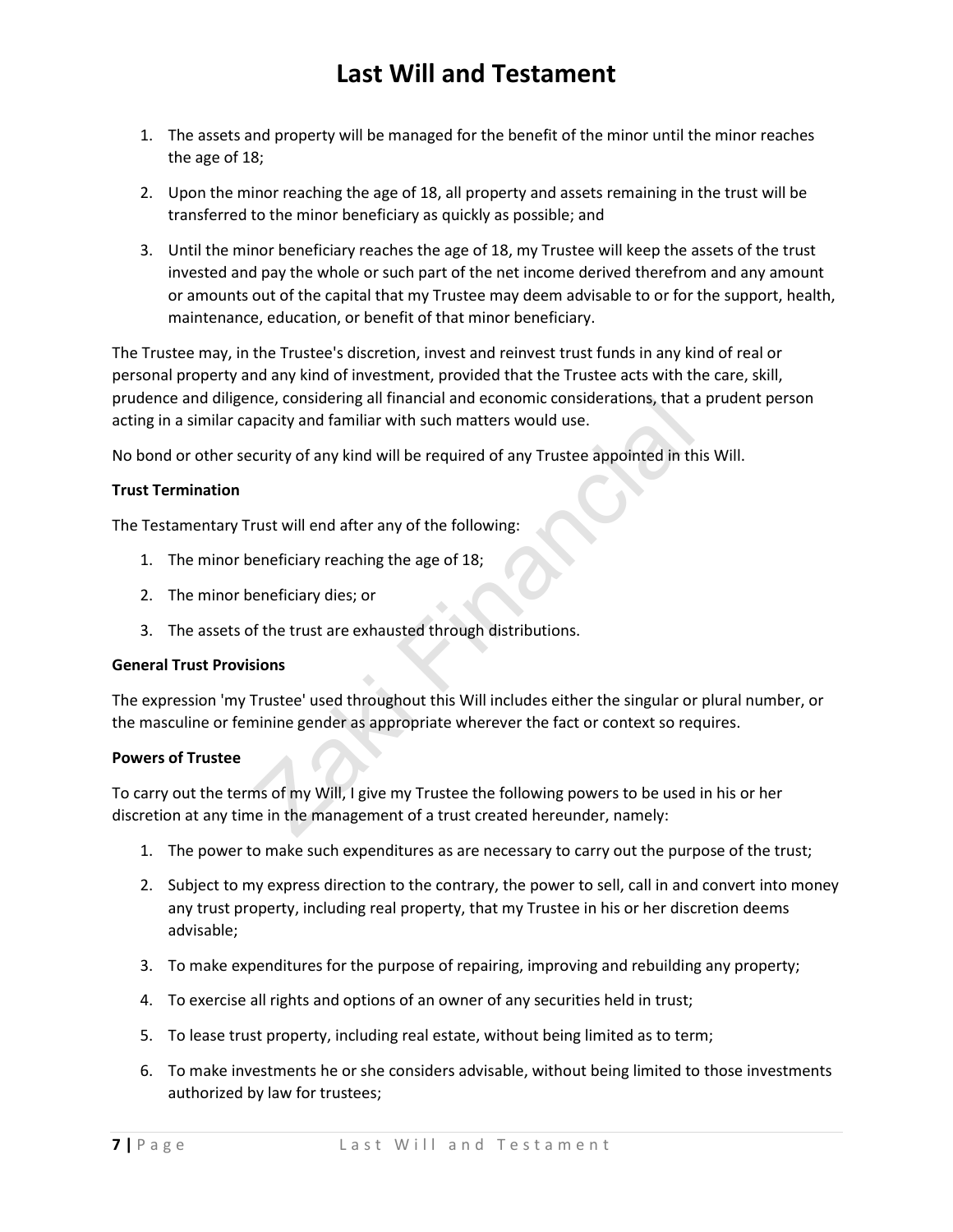- 7. To receive additional property from any source and in any form of ownership;
- 8. Instead of acting personally, to employ and pay any other person or persons, including a body corporate, to transact any business or to do any act of any nature in relation to a trust created under my Will including the receipt and payment of money, without being liable for any loss incurred. And I authorize my Trustee to appoint from time to time upon such terms as he or she may think fit any person or persons, including a body corporate, for the purpose of exercising any powers herein expressly or impliedly given to my Trustee with respect to any property belonging to the trust;
- 9. Without the consent of any persons interested in trusts established hereunder, to compromise, settle or waive any claim or claims at any time due to or by the trust in such manner and to such extent as my Trustee considers to be in the best interest of the trust beneficiary, and to make an agreement with any other person, persons or corporation in respect thereof, which shall be binding upon such beneficiary;
- with any other person, persons or corporation in respect thereod<br>n such beneficiary;<br>not make any election, determination, designation or allocation<br>be made by my Trustee (either alone or jointly with others) un<br>f any loca 10. To make or not make any election, determination, designation or allocation required or permitted to be made by my Trustee (either alone or jointly with others) under any of the provisions of any local, state, federal, or other taxing statute, in such manner as my Trustee, in his or her absolute discretion, deems advisable, and each such election, determination, designation or allocation when so made shall be final and binding upon all persons concerned;
- 11. To employ and rely on the advice given by any attorney, accountant, investment advisor, or other agent to assist the Trustee in the administration of this trust and to compensate them from the trust assets.

The above authority and powers granted to my Trustee are in addition to any powers and elective rights conferred by statute or federal law or by other provision of this Will and may be exercised as often as required, and without application to or approval by any court.

### **Other Provisions**

- 1. Subject to the terms of this Will, I direct that my Trustee will not be liable for any loss to my estate or to any beneficiary resulting from the exercise by him or her in good faith of any discretion given him or her in this Will;
- 2. Any trust created in this Will shall be administered as independently of court supervision as possible under the laws of the State having jurisdiction over the trust; and
- 3. If any trust condition is held invalid, it will not affect other provisions that can be given effect without the invalid provision.

### **Article XII: Wipeout Provision**

I further direct, devise, and ordain that any portion of my estate disclaimed or refused to be received by any of the legatees named or referred to in this Last Will and Testament, or the remainder of my estate in the event of non-existence of my Islamic heirs, shall be given to the following Islamic charity organization: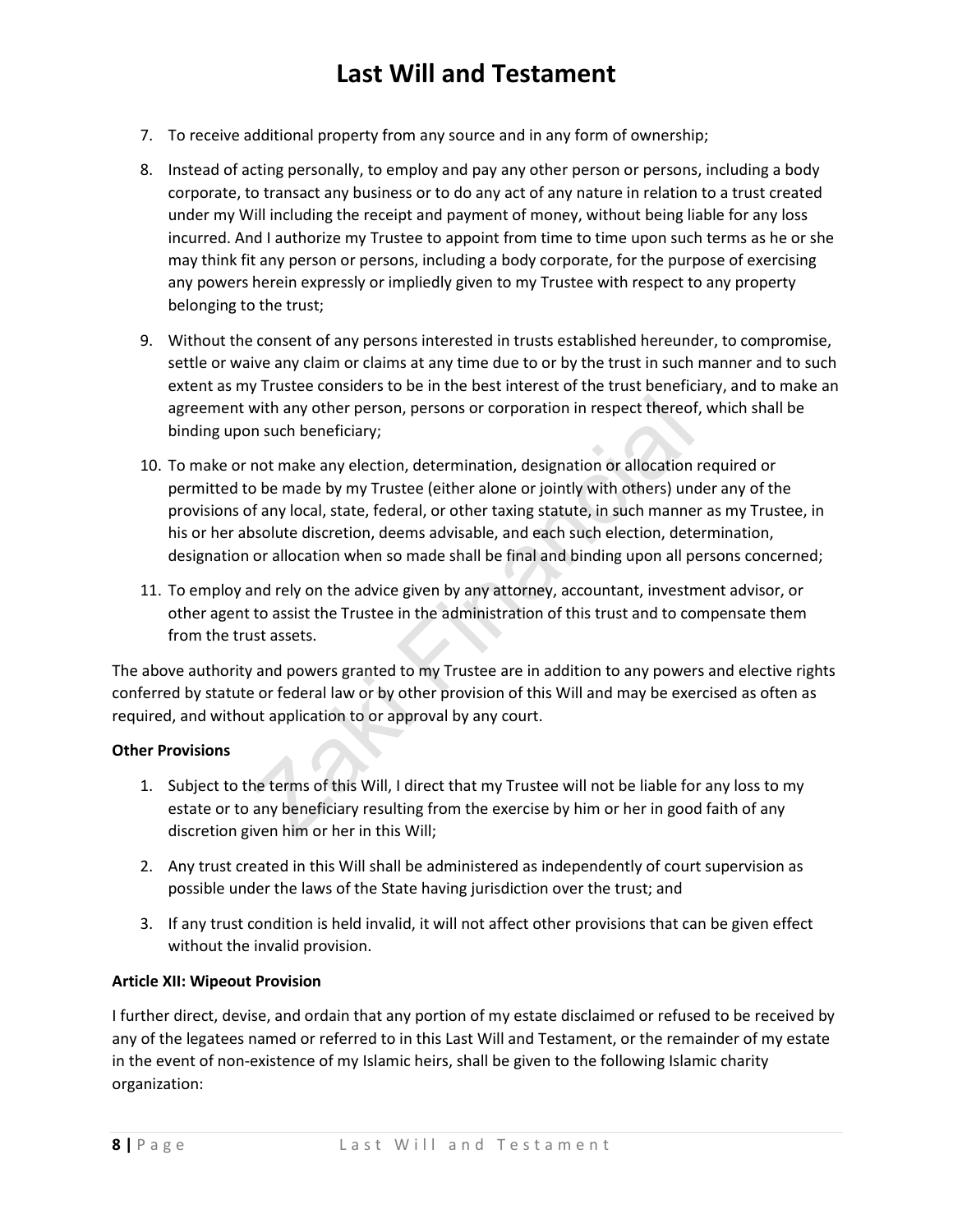#### **Article XIII: General Provisions**

#### **Individuals Omitted from Bequests**

1. If I have omitted to leave property in this Will to one or more of my heirs as named above or have provided them with zero shares of a bequest, the failure to do so is intentional.

#### **Insufficient Estate**

1. If the value of my estate is insufficient to fulfill all of the bequests described in this Will then I give my Executor full authority to decrease each bequest by a proportionate amount.

#### **No Contest Provision**

Triangulary under this Will contests in any court any of the provisions<br>such persons shall pay the legal fee of both parties to the conte<br>al loss caused to the other inheritors.<br>sions of this Will are deemed unenforceable, 1. If any beneficiary under this Will contests in any court any of the provisions of this Will, then each and all such persons shall pay the legal fee of both parties to the contest and be liable for any harm and loss caused to the other inheritors.

#### **Severability**

1. If any provisions of this Will are deemed unenforceable, the remaining provisions will remain in full force and effect.

#### **Signatures**

IN WITNESS WHEREOF, I have signed my name declaring and publishing this instrument as my Last Will, in the presence of the undersigned witnesses, who witnessed and subscribed this Last Will at my request, and in my presence.

| <b>Testator Name</b>      |  |
|---------------------------|--|
| <b>Testator Signature</b> |  |
| Date of Signature         |  |
|                           |  |
| Place of Signature        |  |

| SIGNED AND DECLARED by                                                                                                                                                                                       | on.        |  | to be the |
|--------------------------------------------------------------------------------------------------------------------------------------------------------------------------------------------------------------|------------|--|-----------|
| Testator's Last Will, in our presence, at the above place, who at the Testator's request and in the<br>presence of the Testator and of each other, all being present at the same time, have signed our names |            |  |           |
| as witnesses<br>Witness #1                                                                                                                                                                                   | Witness #2 |  |           |

| Witness #1                                                                                                                                                                                                                           | Witness #2                                                                                                           |
|--------------------------------------------------------------------------------------------------------------------------------------------------------------------------------------------------------------------------------------|----------------------------------------------------------------------------------------------------------------------|
|                                                                                                                                                                                                                                      | <u> 1989 - Johann John Stone, market fan it ferstjer fan it ferstjer fan it ferstjer fan it ferstjer fan it fers</u> |
| Name                                                                                                                                                                                                                                 | Name                                                                                                                 |
|                                                                                                                                                                                                                                      |                                                                                                                      |
| Address                                                                                                                                                                                                                              | Adress                                                                                                               |
| <u> 1989 - Johann Stein, mars and de Britannic and Stein Britannic and Stein Britannic and Stein Britannic and Stein Britannic and Stein Britannic and Stein Britannic and Stein Britannic and Stein Britannic and Stein Britann</u> |                                                                                                                      |
| $\sim$ $\sim$ $\sim$                                                                                                                                                                                                                 |                                                                                                                      |